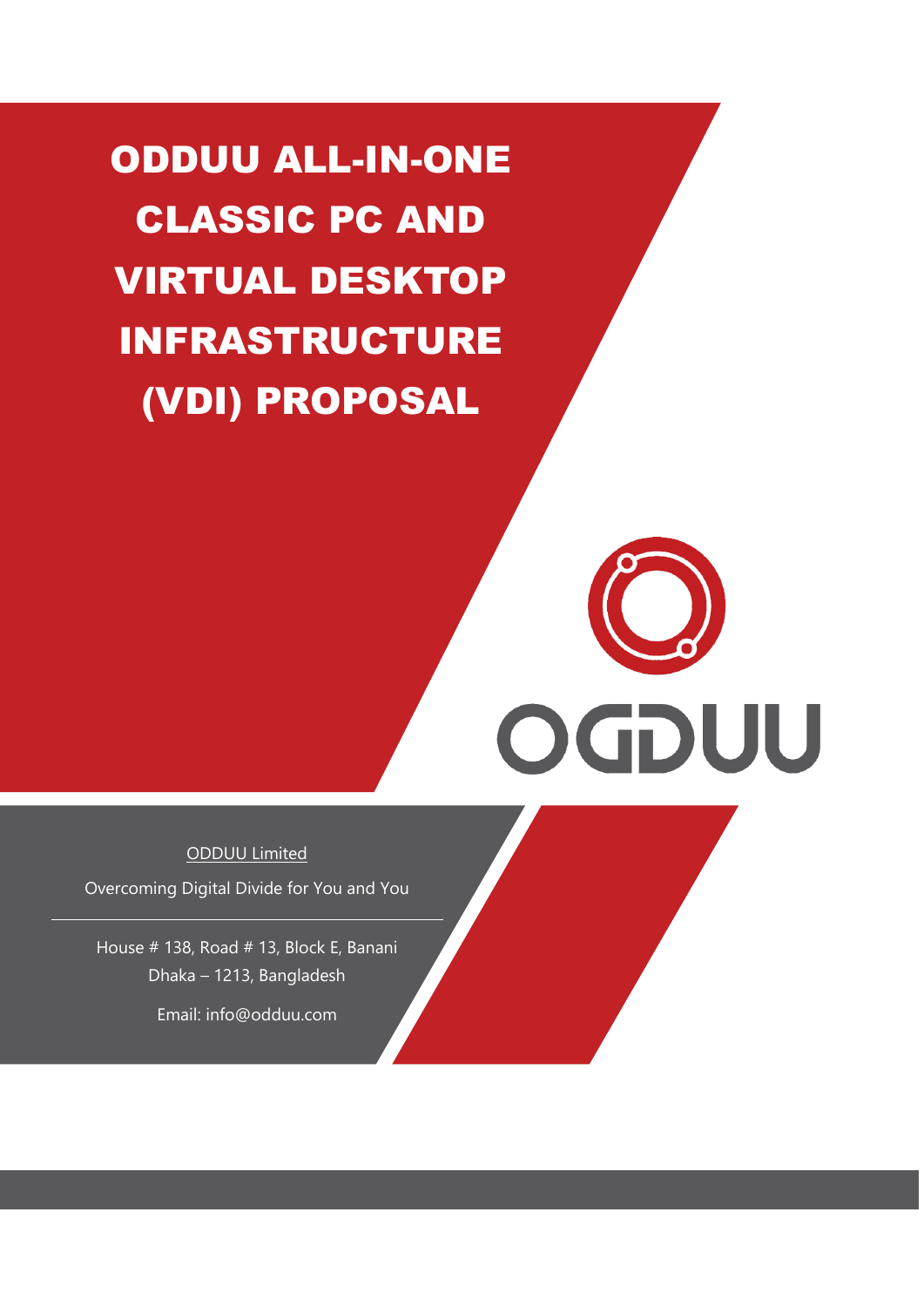# **MESSAGE FROM THE MANAGING DIRECTOR**



At ODDUU Limited, our mission is to provide our customers with the next generation of productivity tools through innovation using our deep knowledge of the changing global consumer and technology.

ODDUU Limited develops software, hardware, IT enabled services and training services. ODDUU Limited provides DaaS (Desktop as a Service) solution (both hardware and software), and Internet of Things (IoT) Design and Software solution for Bangladesh and the international market. ODDUU Limited's IoT, DaaS, Virtual Reality, Drone technology solution has global market reach.

ODDUU Limited has a well-deserved reputation for quality customer service and easily adapts to the changes in demand in the market by taking full advantage of improvements in technology to provide the most cutting edge products for the market. To date ODDUU Limited has the largest Virtual Desktop Infrastructure deployment in Bangladesh at the American International University - Bangladesh.

Most importantly, we provide the implementation and support for this new solution that ensures your staff can ramp up quickly and realize concrete improvements in productivity and management.

Janah

**Jasim Ahmed Managing Director ODDUU Limited**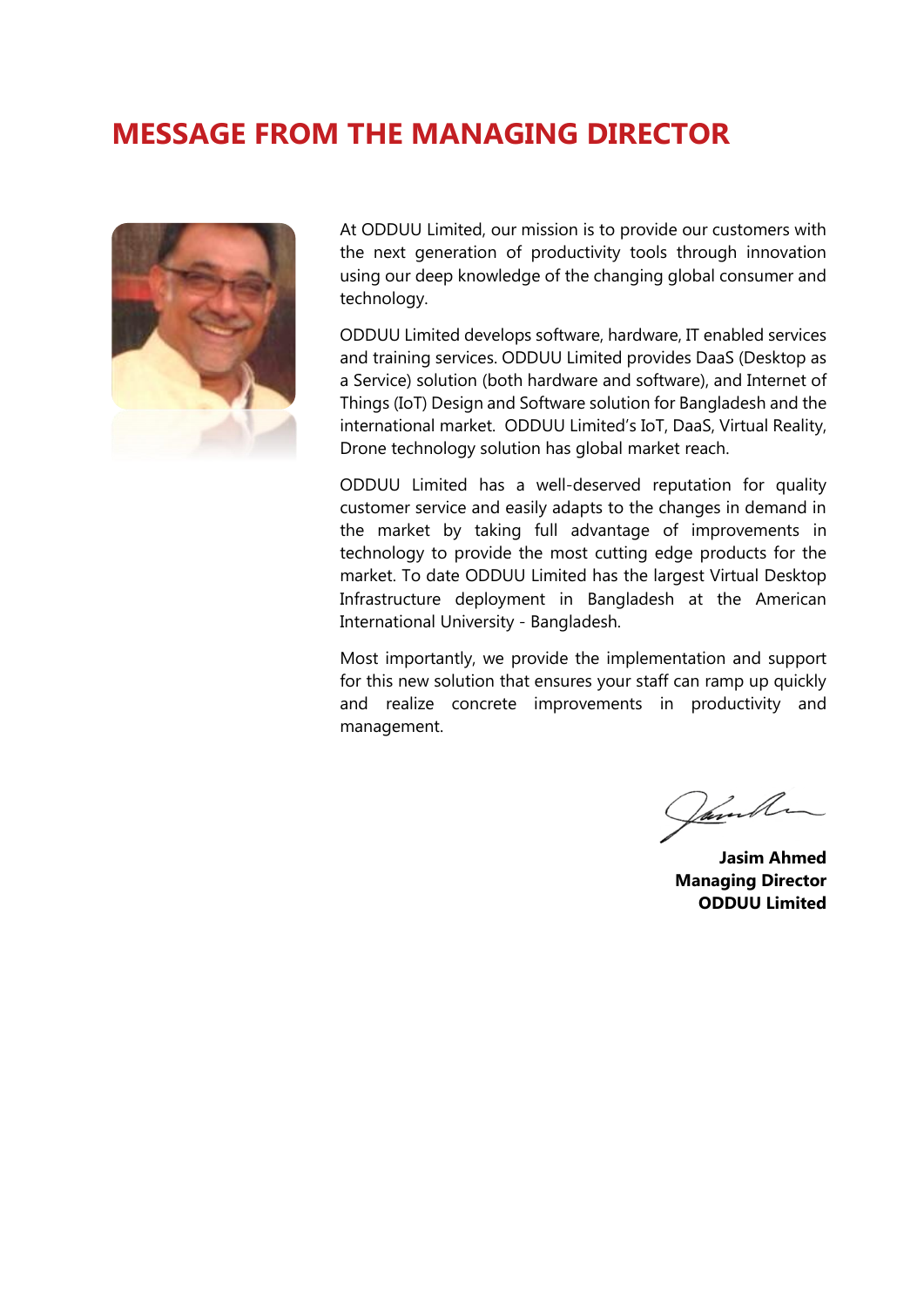# **TABLE OF CONTENTS**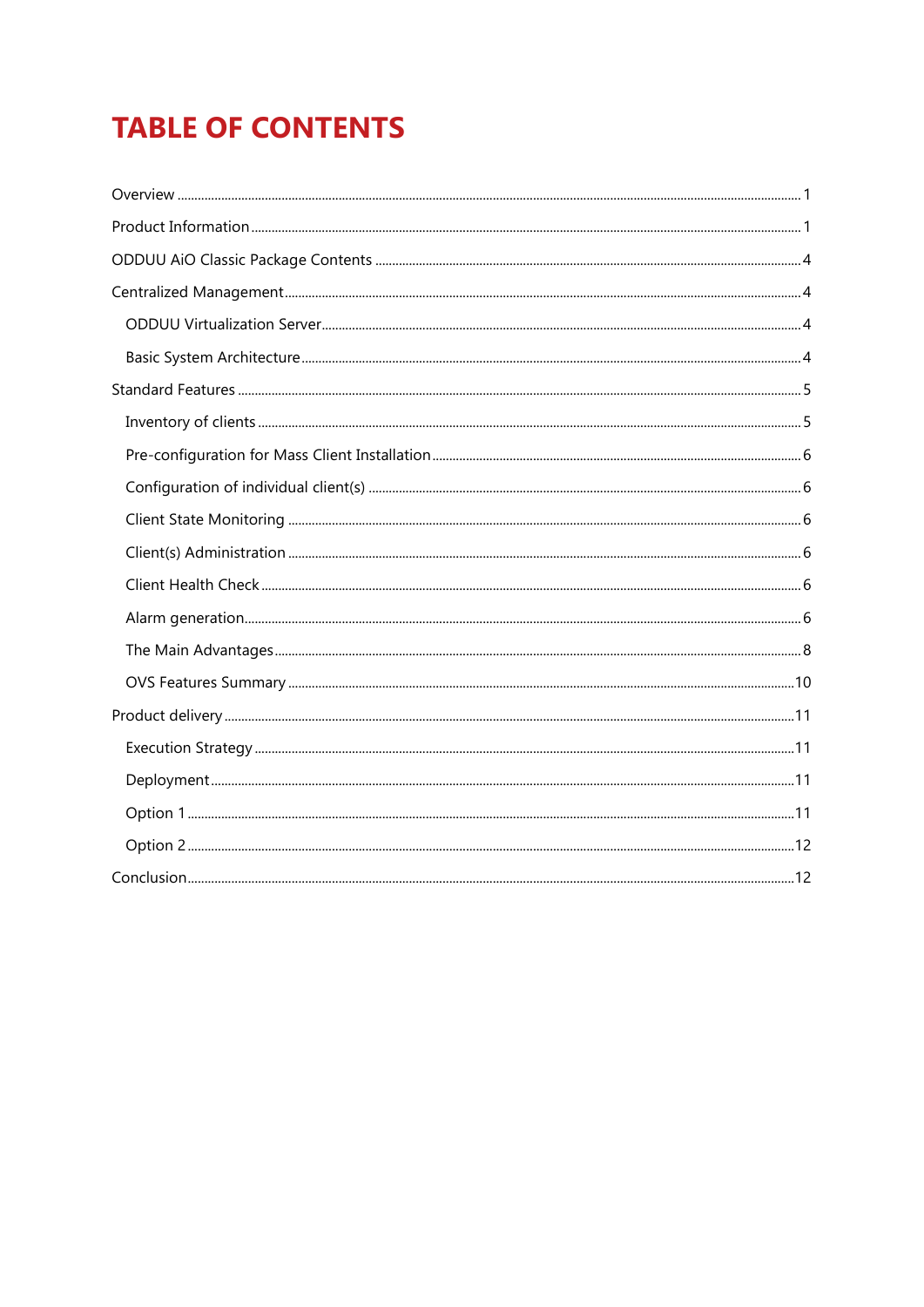

# **PROPOSAL FOR ODDUU VDI**

<span id="page-3-0"></span>**For Your Organization**

# **OVERVIEW**

ODDUU Limited is pleased to submit this proposal for its ODDUU VDI product and services to your organization in achieving its goals to increase the knowledge and practical experience on IT and computing by providing an alternative inexpensive computer system that will help to efficiently and effectively train individuals while simultaneously increasing the productivity and management at a work environment. ODDUU Limited will also provide training and post-sales support for its ODDUU VDI system to further assist your organization to accomplish its goals and objectives. ODDUU Limited is committed to improving the customer experience through convenience, accuracy of orders, and timely delivery. This document also provides an overview of the technical specifications of the product along with guidelines on the vast array of applicable solutions for modern day computing.

# <span id="page-3-1"></span>**PRODUCT INFORMATION**

ODDUU Limited's Virtual Desktop Infrastructure (VDI) product is based on a platform independent architecture that enables users to run Windows 7, Windows 10, and Linux desktop environments using cloud technology in a way that enables a person to experience a full desktop computing environment without having to purchase traditional CPU and extra peripherals. This technology will reduce the cost of owning a desktop exponentially closing the gap of "Digital Divide" in Bangladesh – it's a cost-effective way to promote the IT sector initiatives in your organization.



# **Figure: Virtual Desktop Environment**

ODDUU Limited has developed solutions to help businesses and educational institutions stay ahead of the curve by implementing a VDI solution focused on your requirements helping you to overcome their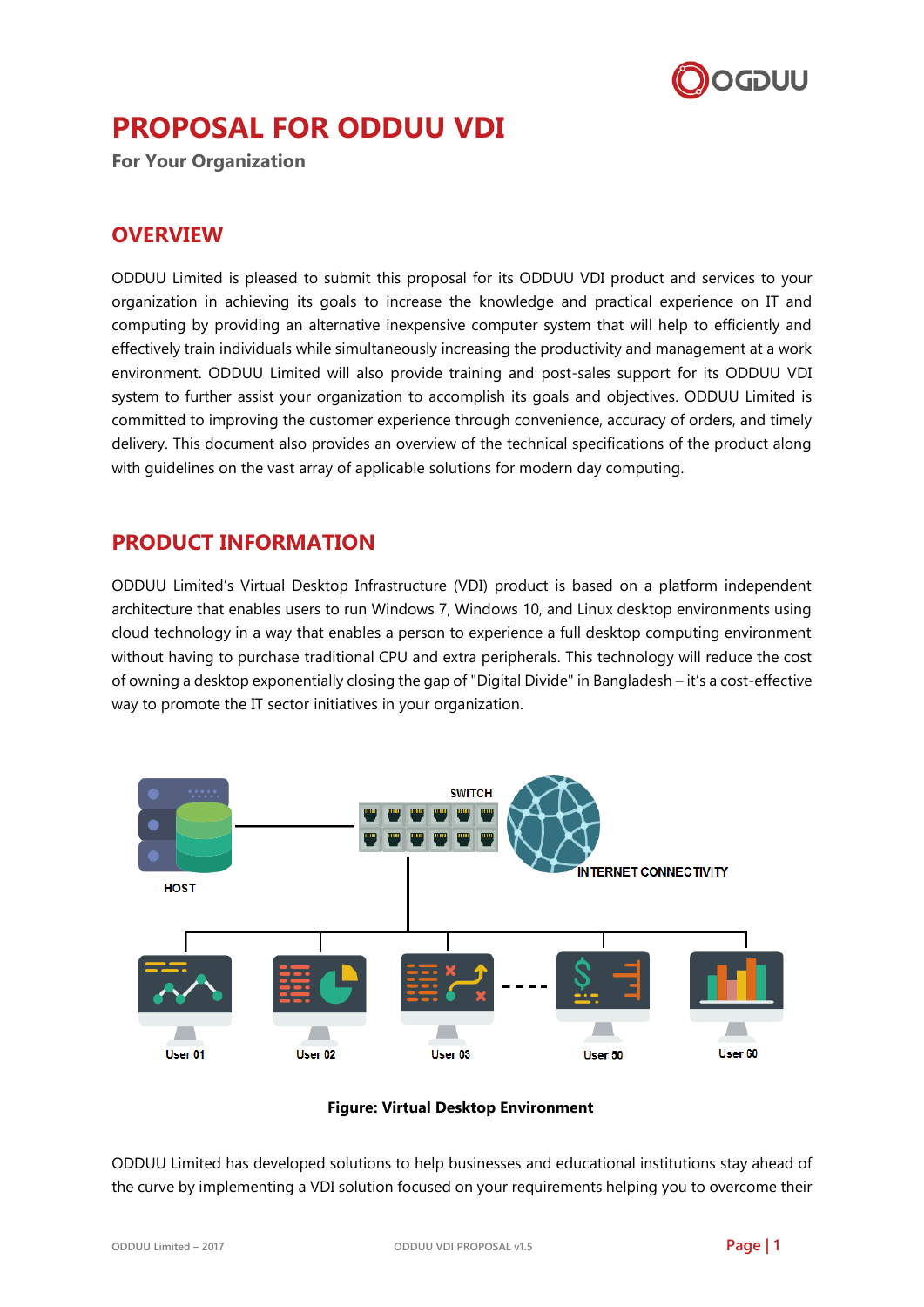

limitations and increase productivity. Our solution can easily be deployed in any business and/or educational institution exponentially cutting down the cost to build an IT infrastructure. This technology can be integrated with your existing environment or independently and is applicable for all sizes of IT infrastructures and provides a cost-effective solution to access the full functionality of a desktop at a fraction of the cost.



**Figure: Cloud Based VDI Infrastructure**

With the rise of cloud computing in the world and the advancements in IT, ODDUU provides an inexpensive solution to address the challenges and provides the solution to meet the growing needs of the world. With a wide range of prospects available, ODDUU Limited VDI will help you to fully utilize the benefits of cloud technology.



**Figure: Remote VDI Capability**

ODDUU Limited's Private Cloud Implementation creates a Virtual Desktop Infrastructure or VDI, in its adaptation of virtualized server technology. Using enterprise virtualization products like Citrix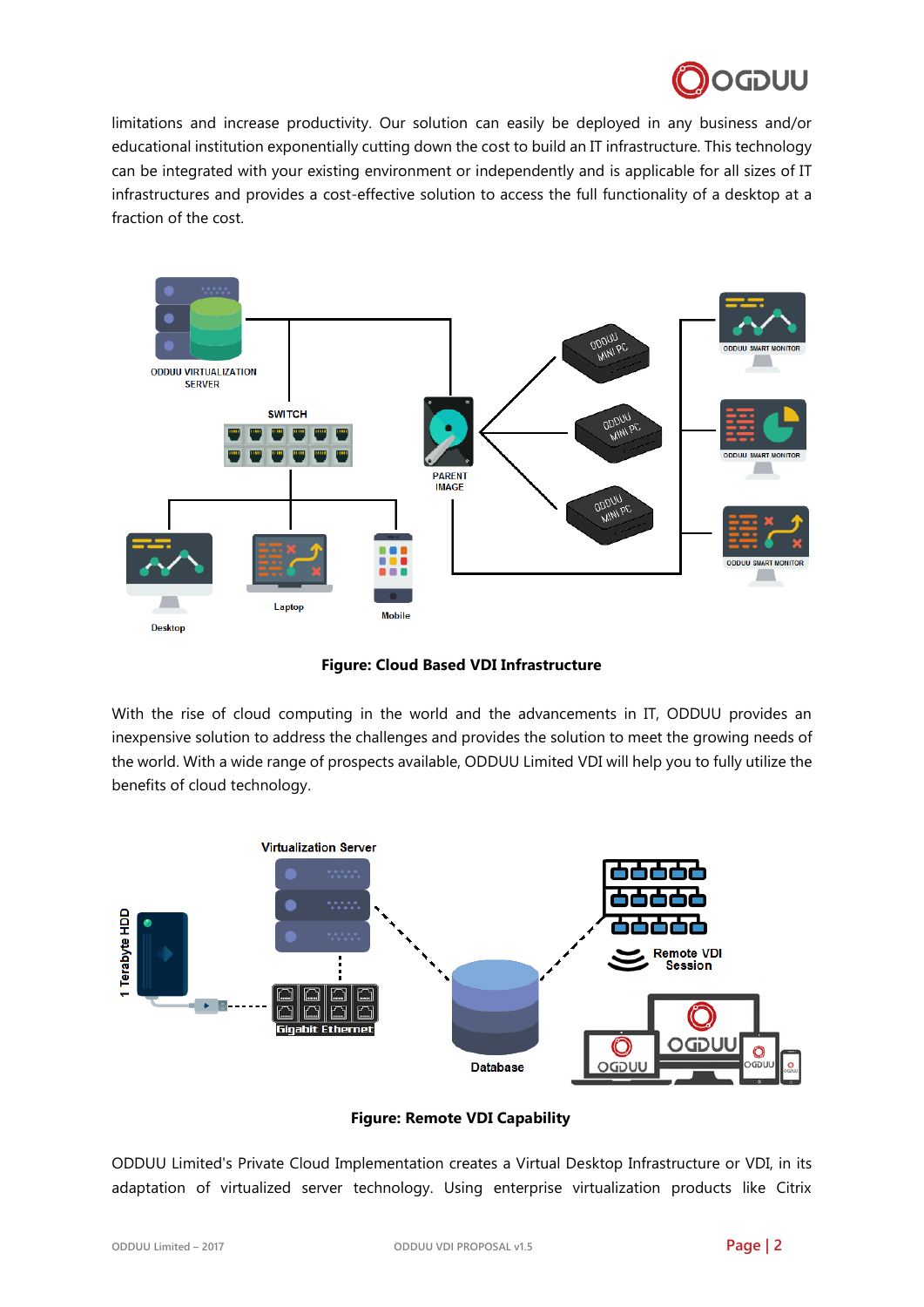

XenServer, Linux KVM / VMW are hypervisor on the server to create multiple virtual machines within the server, with each virtual machine containing a user's workload, their operating system, applications, user data and profile. The workload is seamlessly accessed using the ODDUU VDI as a standard desktop PC. By using the ODDUU VDI and Private Cloud (ODDUU Virtualization Server) enterprises of all sizes can provide Desktop as a Service (DAAS).

ODDUU VDI allows an OS like Microsoft Windows to execute in its own dedicated virtual machine on the server. In this way, multiple user's applications will not conflict with one another. What's more, with desktop environments consolidated within the data center, organizations can deliver secure, isolated desktops that are always on, and securely accessible from anytime with or without integration with Active Directory.

### **The largest Virtual Desktop Infrastructure deployment to date is at American International University-Bangladesh with 600 ODDUU VDI's with custom Linux based operating system.**



| <b>PRODUCT SPECIFICATIONS: ODDUU ALL-IN-ONE CLASSIC*</b> |                                          |                                    |                                 |  |  |
|----------------------------------------------------------|------------------------------------------|------------------------------------|---------------------------------|--|--|
| <b>Monitor</b>                                           | 19-inch (900p)                           | <b>USB Connectivity</b>            | x3 USB 2.0 Connector            |  |  |
| <b>Processor</b>                                         | Intel Cherry Trail x5-z8300              | <b>Audio Output</b>                | 3.5mm jack                      |  |  |
| <b>CPU</b>                                               | Quad Core 1.4/1.8 GHz z8300<br>processor | <b>Ethernet</b>                    | 10/1000 Base Ethernet<br>socket |  |  |
| <b>Storage</b>                                           | 32GB                                     | <b>MircoSD Card Slot</b>           | Yes                             |  |  |
| <b>Memory</b>                                            | 2GB DDR3L-1333 RAM                       | <b>HDMI</b>                        | Integrated                      |  |  |
| <b>GPU</b>                                               | Intel HD Graphic, 12EU Gen8LP<br>500 MHz | <b>Power</b><br><b>Consumption</b> | 5W                              |  |  |
| Wi-Fi &<br><b>Bluetooth</b>                              | Built-in                                 | <b>Power Saving</b><br><b>Mode</b> | 1W                              |  |  |

\*ODDUU All-in-One CLASSIC & PRO PC can be purchased separately or with the VDI Solution.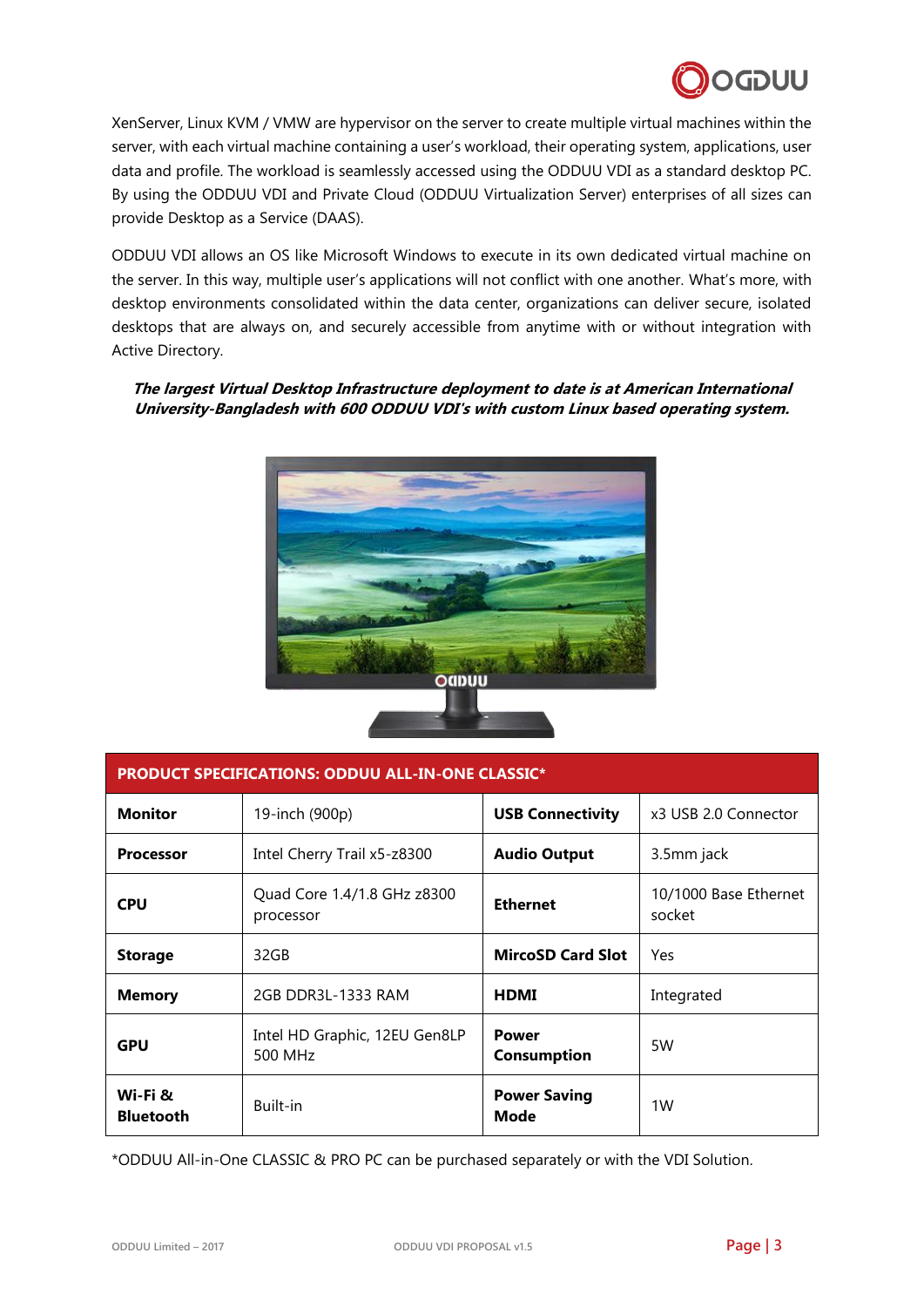

# <span id="page-6-0"></span>**ODDUU AIO CLASSIC PACKAGE CONTENTS**

The following materials are supplied in the box by ODDUU Limited for this project:

| <b>MATERIALS SUPPIED IN EACH INDIVIDUAL PACKAGING</b> |
|-------------------------------------------------------|
| ODDUU All-In-One Classic PC                           |
| Power Supply Cable                                    |
| User Manual                                           |
| Warranty Information                                  |

# <span id="page-6-1"></span>**CENTRALIZED MANAGEMENT**

# <span id="page-6-2"></span>**ODDUU Virtualization Server**

ODDUU Limited has designed the ODDUU Virtualization Server (OVS) with a management dashboard. The Dashboard centralizes all aspects of the private cloud infrastructure and allow the administrator to monitor and configure different network components including the OVS, the VM's hosted on the OVS, the clients etc.

The management dashboard that is built for the OVS provides a rich user interface that allows an administrator to manage the ODDUU Clients deployed along with their virtual infrastructure from a web browser from any device. The ODDUU VDI Client is an End Point Device that ODDUU Limited has designed and built as zero clients VDI. The OVS dashboard allowing even the most advanced configurations such as creating and disconnecting Virtual Machine (VM) and ODDUU Clients from this centrally managed graphical user interface (GUI).

<span id="page-6-3"></span>



#### **Figure: System architecture for client/ODDUU management**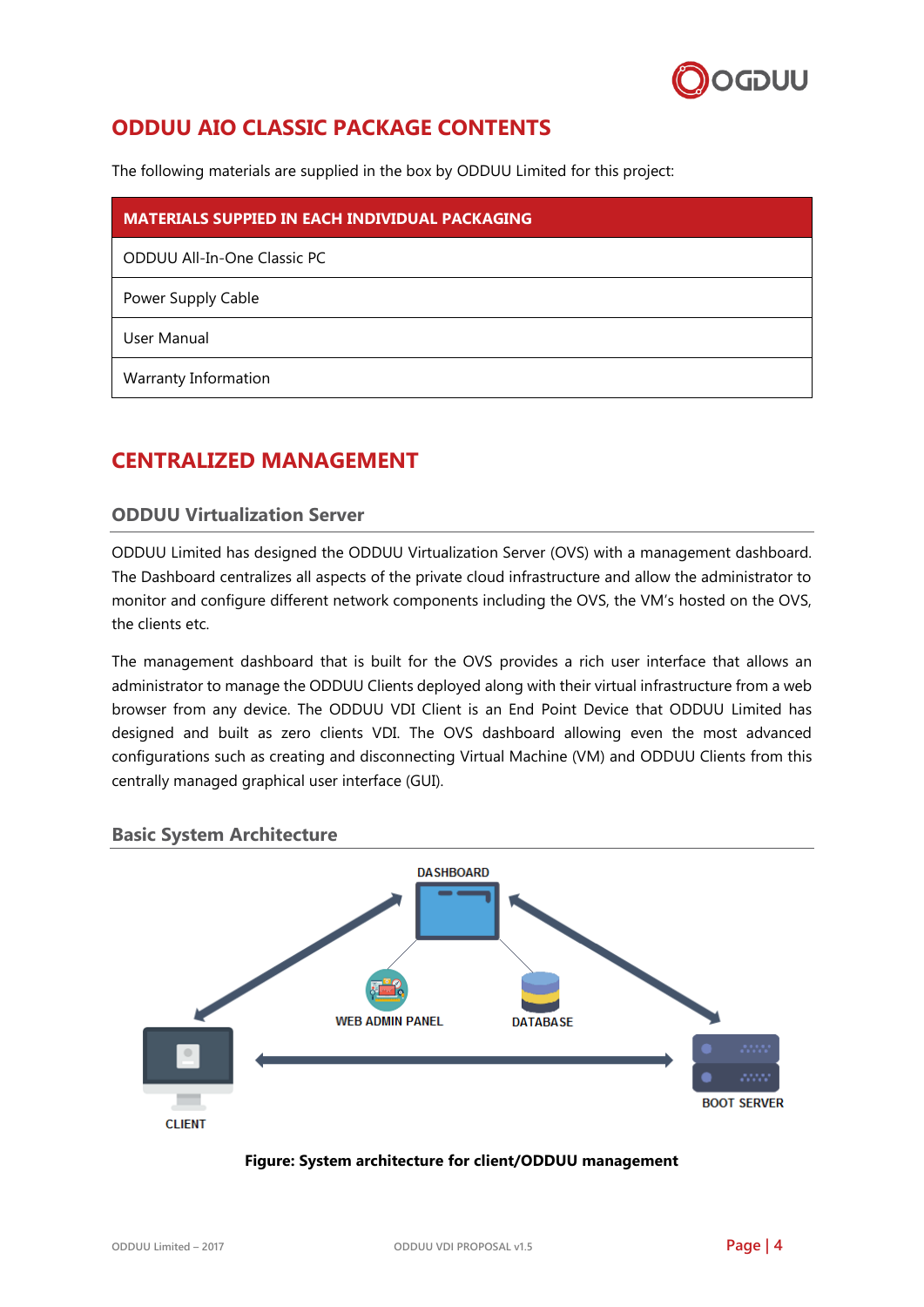

# <span id="page-7-0"></span>**STANDARD FEATURES**

# <span id="page-7-1"></span>**Inventory of clients**

The dashboard has an inventory of clients deployed in the network. It shall maintain a database table, named client, in the background as an inventory of all the clients installed in the network. On the front end, it will display the client table entries as a searchable list, accessible through the main menu under Clients tab.

The dashboard also provides controls to support making entry to the table client, displaying details specific to a particular row, updating a client's properties, or deleting a row.

|                                                                                                                    | Show 10 : entries |                   |                 |          | Search:                      |        |          |        |
|--------------------------------------------------------------------------------------------------------------------|-------------------|-------------------|-----------------|----------|------------------------------|--------|----------|--------|
| $\pi$                                                                                                              | Blocked?/Deleted? | Name              | IP              | Location | Last Online                  | Status | Update   | Delete |
|                                                                                                                    | 0                 | ubuntu            | 127.0.1.1       |          | Tue Jul 26 15:56:29 BDT 2016 | Ø      | Δ        |        |
| $\hat{z}$                                                                                                          |                   | swapnil           | 192.168.223.189 |          |                              | Ø      | Δ        | n      |
| $\mathfrak{I}% _{T}=\mathfrak{I}_{T}\!\left( a,b\right) ,\qquad \mathfrak{I}_{T}=0\text{, }T\!\left( a,b\right) ,$ |                   | new_world         | 192.168.223.188 |          |                              | ◡      | $\Delta$ | 盲      |
| 4                                                                                                                  |                   | ubuntu-testing-po | 192.168.223.137 |          | Tue Aug 02 11:59:12 BDT 2016 | $+1$   | Δ        |        |

**Figure: Searchable list of clients**

#### **There are two standard ways to compile the list of clients:**

1. By configuring the clients to communicate with the dashboard, by specifying server IP and port.

2. By manually inputting data through the dashboard. Entering multiple clients at a time shall be supported by importing data from a CSV file. A single client entry shall be done using a form.

#### **Use cases:**

- Since a blocked client cannot be used to connect to a VM, temporary block on a client is used as a maintenance feature. The system admins could block clients during a maintenance window and deploy patches, updates to the client. After the maintenance work is completed, the system admins can unblock the client again, so that it may be used to connect to a VM. To incorporate this use case VM allocation has to be implemented through the dashboard.
- A unique client is identified through its MAC address. Relocating a client will automatically update the IP address in the inventory upon next established communication between client and dashboard.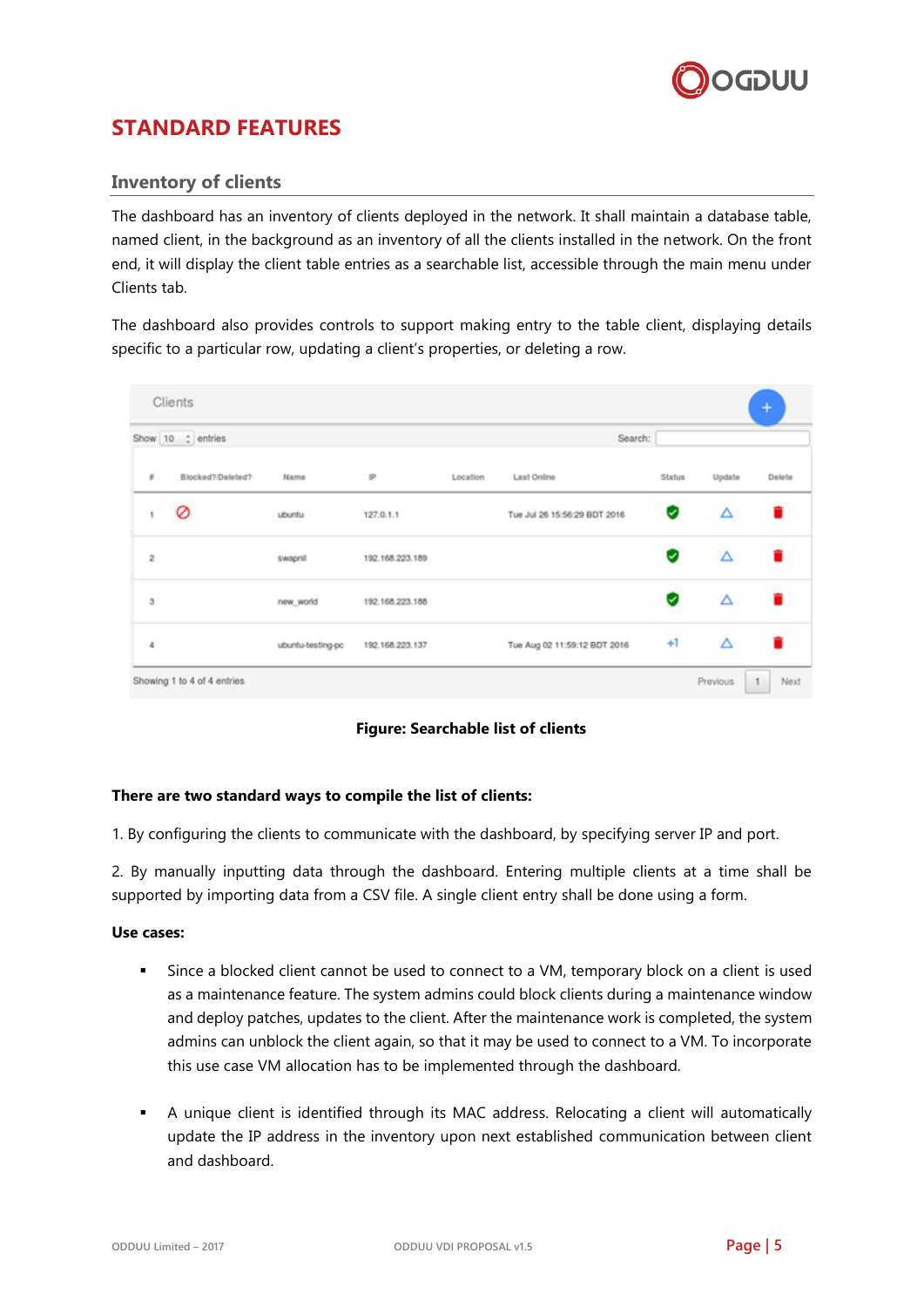

# <span id="page-8-0"></span>**Pre-configuration for Mass Client Installation**

The dashboard provides an interface to remotely generate the pre-seed file(s) on the boot server. A client side OS installation of archlinux is a two-step process. On the boot server, a tar.gz file is created based on entry of client hostname (derived from CL number and/or PC number), client IP, and corresponding VM IPs. Then a bootable USB Drive with the .iso is used on the client side, the tar.gz file is then pulled from the boot server and the installation process automatically completes itself. This feature automates the first step and provides a remote interface to the boot server through dashboard GUI. Given an IP range, CL number and PC range, this control shall automatically generate the pre-seed tar.gz file for all clients in that range. This will save time required for the pre-configuration step of mass installation and allow sys administrators to remotely issue command to the boot server.

# <span id="page-8-1"></span>**Configuration of individual client(s)**

The dashboard provides an interface to remotely generate or replace the configuration files of client(s). From the client side GUI, a system admin can configure the VM(s) it will connect to, the client's IP and hostname, or parameters like dashboard IP, enable OS selection, organization name, organization logo etc. This feature proposes that the same changes to a client can be done remotely through the dashboard. The dashboard also provides an interface to select one or more clients and deploy a new jar file to selected client(s).

# <span id="page-8-2"></span>**Client State Monitoring**

The dashboard displays the activity state of deployed in the clients list. A client has 3 states a) powered off/shut down(SHUTDOWN), b) running with no active

connection (RUNNING), and c) actively running with a connection to a VM (CONNECTED). This feature displays the current state of all clients in a new column in the clients list. The dashboard will ping each client on the list based on a polling interval and subsequently determine whether it is powered off or up and running.

# <span id="page-8-3"></span>**Client(s) Administration**

The dashboard provides controls to remotely administer client(s). The system admin can shut down or reboot multiple client PCs straight from the dashboard.

# <span id="page-8-4"></span>**Client Health Check**

The dashboard provides controls to remotely perform health check of a client. The system administrator can remotely check the health status of the machine i.e. find out it's CPU usage, memory usage, disk I/O, disk space etc. from the dashboard.

#### <span id="page-8-5"></span>**Alarm generation**

The dashboard generates alarm for unexpected client behaviour based on high resource usage by client or abrupt state change. This feature proactively identifies clients that are consuming too much resource (RAM/CPU) or behaving abnormally (abrupt shutdown without admin issued command) and highlights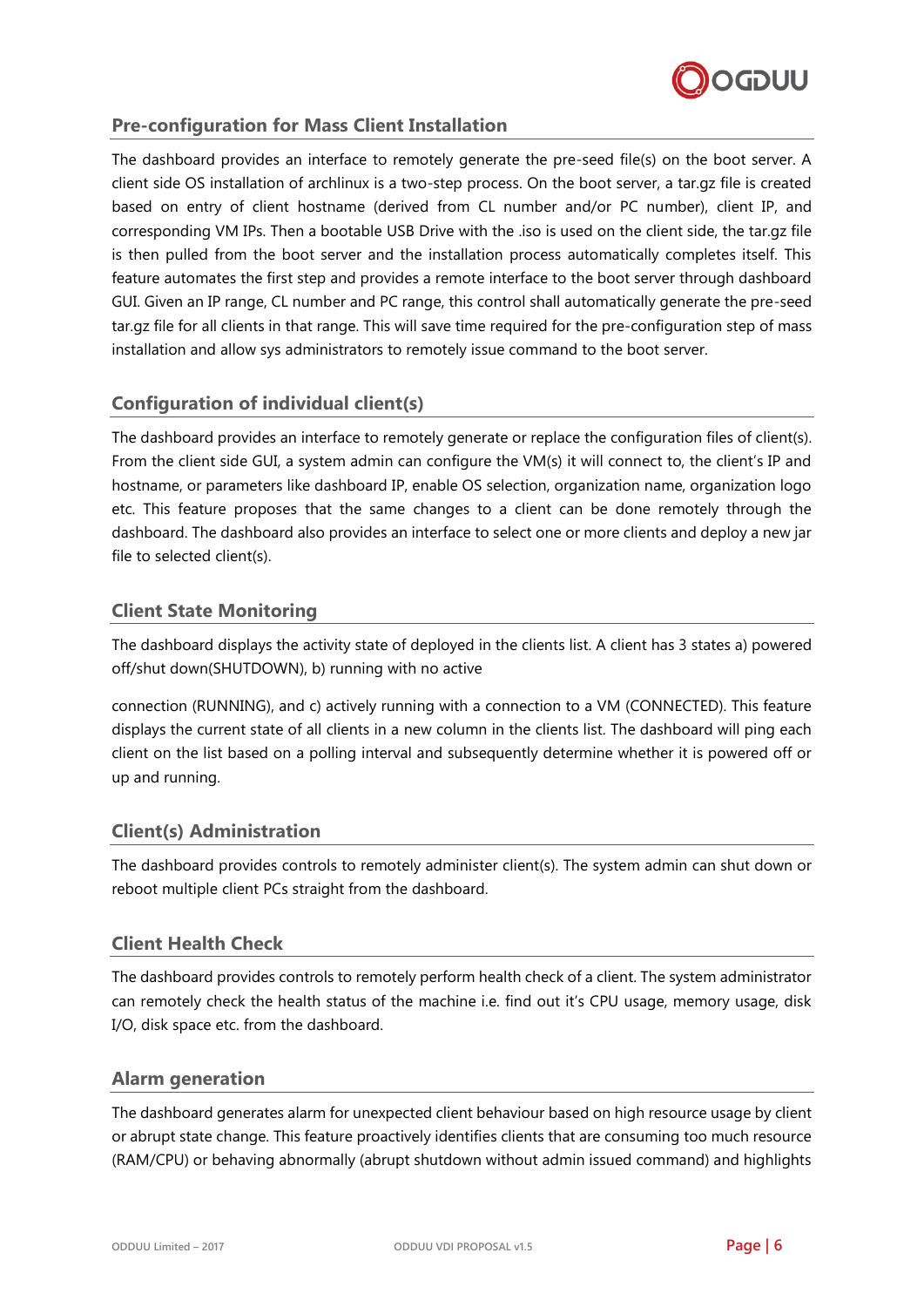

them in the dashboard so that the system administrator can take appropriate action even before the users contact them.

# **Dash Board Panel:**

The dashboard is the front page of the Administration UI.

|                |                       | <b>Basic statistics</b> |              |              |                |                 |            |
|----------------|-----------------------|-------------------------|--------------|--------------|----------------|-----------------|------------|
|                | Þ                     |                         |              |              |                |                 |            |
|                | admin<br>▼            |                         | Connections  | Hosts        | Users          | <b>Clients</b>  | <b>VMs</b> |
| 合              | Home                  |                         | $\mathbf{0}$ | $\mathbf{1}$ | $\overline{4}$ | $6\phantom{.0}$ | 15         |
| $\rightarrow$  | Connection            |                         |              |              |                |                 |            |
| ▭              | Client                |                         |              |              |                |                 |            |
| $\Box$         | VM                    |                         |              |              |                |                 |            |
| 盐              | User                  |                         |              |              |                |                 |            |
| ᆷ              | Host                  |                         |              |              |                |                 |            |
| $^{\circledR}$ | Admin activity<br>log |                         |              |              |                |                 |            |
| $\odot$        | KVM activity log      |                         |              |              |                |                 |            |

#### **Figure: Dashboard Panel**

# **Monitoring Active Users:**

Ability to monitor currently active connections and force disconnect a user or shut down VM.

|                             | Show 10 : entries |                |                 | Search:        |         |          |             |      |
|-----------------------------|-------------------|----------------|-----------------|----------------|---------|----------|-------------|------|
| Name                        | ŌŜ                | 1P             | Memory (n MB)   | Virtual CPUs   | State   |          |             |      |
| VM-1                        | win7              | 192.168.100.6  | 2048            | 2              | running |          | $00M\Delta$ |      |
| VM-2                        | centos            | 192.168.100.11 | 2048            | $\overline{2}$ | running |          | $00M\Delta$ |      |
| Name                        | OS.               | P              | Memoryjin Mills | Virtual CPUs   | State   |          |             |      |
| Showing 1 to 2 of 2 entries |                   |                |                 |                |         | Previous | 1           | Next |

#### **Figure: Monitoring Active Users**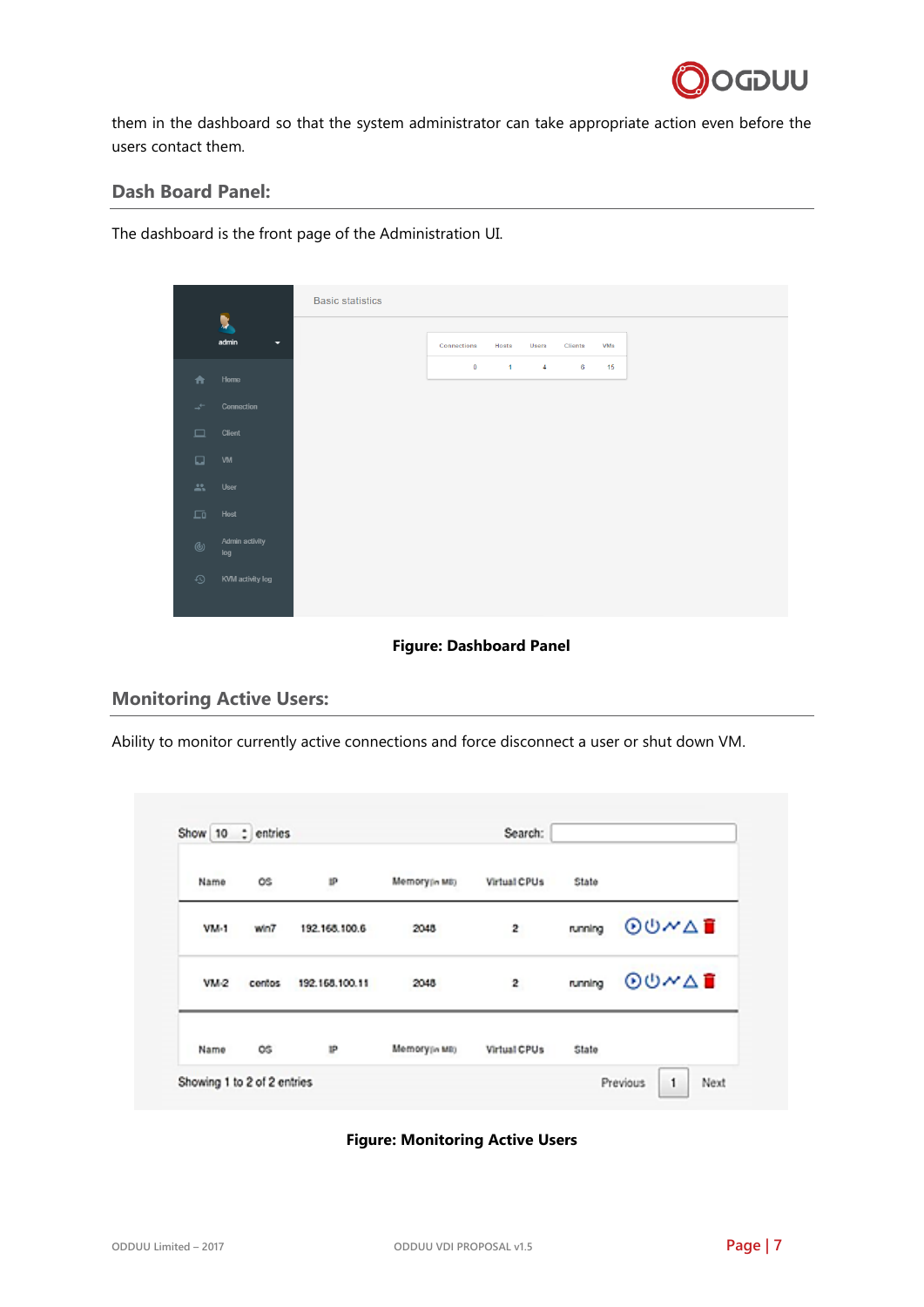

# **VM Configuration and Maintenance:**

Ability to run, shut down or monitor CPU and memory usage of a specific VM or reconfigure CPU. memory, or disk space assignment.

| Show $10 \times$ entries |           |                 |               |                     |          | Search:                                                                                                                                                                                                                                                           |
|--------------------------|-----------|-----------------|---------------|---------------------|----------|-------------------------------------------------------------------------------------------------------------------------------------------------------------------------------------------------------------------------------------------------------------------|
| Name                     | <b>OS</b> | IP              | Memory(In MB) | <b>Virtual CPUs</b> | State    |                                                                                                                                                                                                                                                                   |
| CentOS-ODDUU             | Undefined | 192.168.223.11  | 8192          | $\overline{2}$      | shut off | <b>900〃△■</b>                                                                                                                                                                                                                                                     |
| Centos7                  | centos7_0 | 192.168.100.5   | 8192          | 4                   | shut off | $\begin{array}{ll}\n\textcircled{\tiny{0}} & \textcircled{\tiny{0}} & \textcircled{\tiny{0}} & \textcircled{\tiny{0}} \\ \textcircled{\tiny{0}} & \textcircled{\tiny{0}} & \textcircled{\tiny{0}} & \textcircled{\tiny{0}} & \textcircled{\tiny{0}}\n\end{array}$ |
| Win7test 1               | win7      | 192.168.223.101 | 2048          | $\overline{2}$      | shut off | 900~△■                                                                                                                                                                                                                                                            |

#### **Figure: VM Management**

### <span id="page-10-0"></span>**The Main Advantages**

#### **1. Centralized Management**

- One-to-many management of desktop images is linked to standardized templates.
- Centralization simplifies management in keeping with managed diversity.
- **Infrastructure is logically segmented in the datacentre and managed separately, which** enables seamless transition of users in the insurance organization.

#### **2. Flexibility**

- **Users can connect to the same desktop environment from any network-connected client,** which enables "Change the Way We Work" initiatives.
- **Embedded CPU** in the monitor enabling a more spacious work environment.
- Each user environment is centrally managed and can be placed anywhere on the network.

#### **3. Security**

- All data remains within the datacentre and can be backed up.
- All datacentre access is authenticated and audited.
- A virtual desktop kept inside the data centre will secure information. This gives you more control over IP; you only need to lockdown the image you create so that it cannot access external devices.
- The ODDUU VDI provides improved security on the PC paradigm by centralizing management, data and sometimes execution to enforce security initiatives.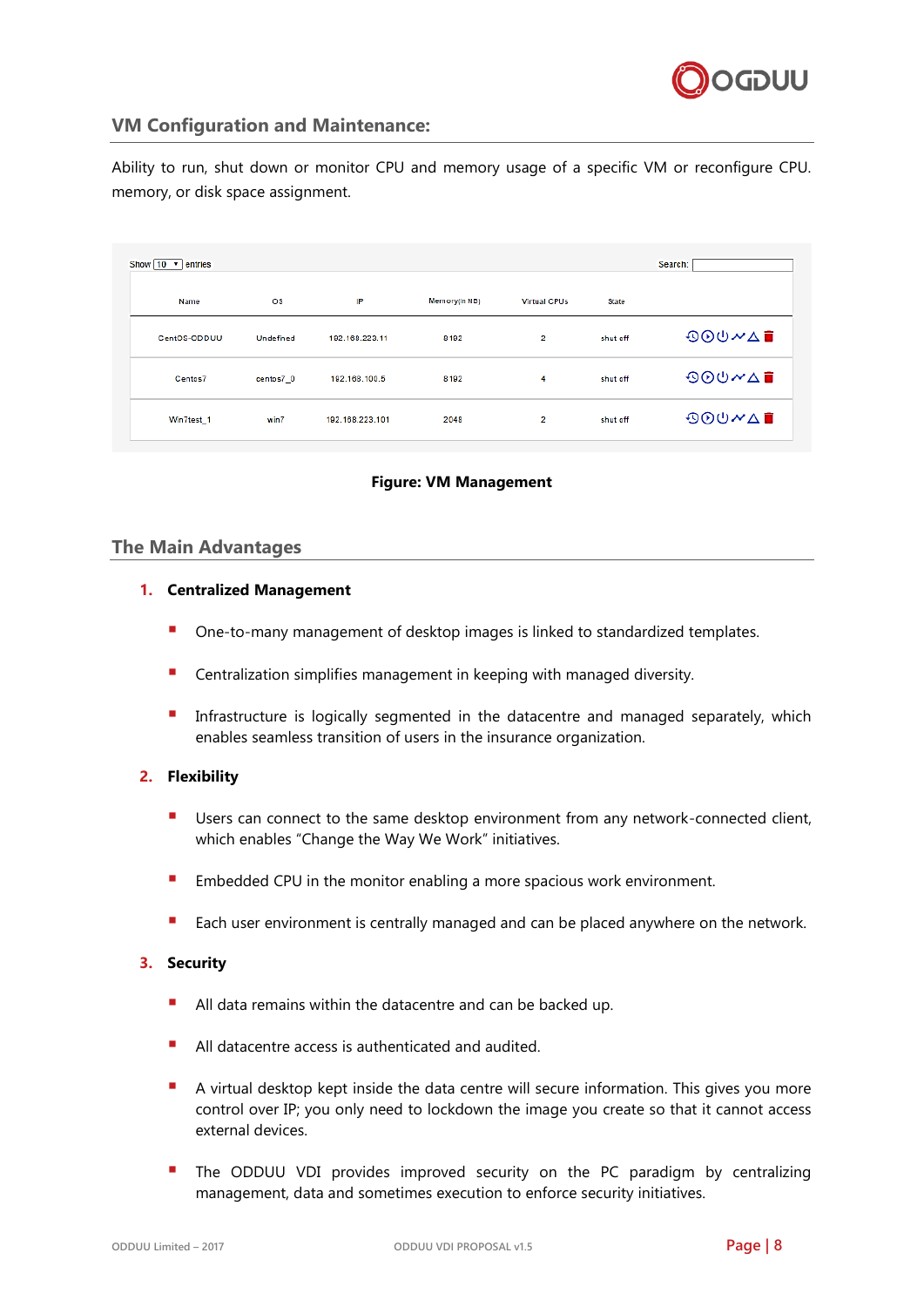

**The ODDUU VDI** is more secure, available, reliable, manageable, scalable, and offers a better ROI and lower TCO than PCs.

#### **4. Power Reduction**

- VDI results in a reduction in overall workplace-related carbon emissions.
- Significant reduction in power usage which results in a decrease in electricity bills

#### **5. Cost Effective**

- Low cost computer system which significantly decreases operational costs and has a significant effect on the cost of each desktop, sometimes reducing it by as much as 40%.
- **•** VDI transforms the desktop lifecycle and reduces its number of components.
- The Private cloud allows the VDI to work with a single OS and application license, whereby license costs are reduced significantly within the private cloud infrastructure. A single genuine licensed version of any software can be used for all VM's instead of needing to buy them separately for each PC.
- **Reduces costs by simplifying management, deployment, and increasing reliability while also** increasing agility and life cycle.

#### **6. Disaster Recovery and Business Continuity**

- In the event of office locations becoming unavailable, VDI allows users to work from remote locations.
- Centrally managed desktops provided to users on any endpoint device -- desktops, thin clients & Web clients, these end points can be used as Windows OS, Linux OS or iOS as needed in given time.

#### **7. Faster troubleshooting**

 VDI reduces the tedious task of running out to physical PCs as images can be accessed from any linked workstation, any user facing hardware trouble on their usual systems can go to another one and access their data and applications simply by logging in and having their policy based apps and rules pushed to them.

#### **8. Single OS utilization and management**

 Each user utilizes the same image i.e. the operating system as well as the installed applications which reduces administrative and support costs. Updating VM's is simple and fast as well as - Install applications, patches, and drivers once, and every user relying on that image benefits from the update.

#### **9. Hardware virtualization**

 All the VMs over the virtualized infrastructure use a base image of the hardware for processing different requests and managing different drivers. This saves the extra cost of establishing each unit of hardware for each workstation; instead all the workstations can be accommodated with a centralized hardware.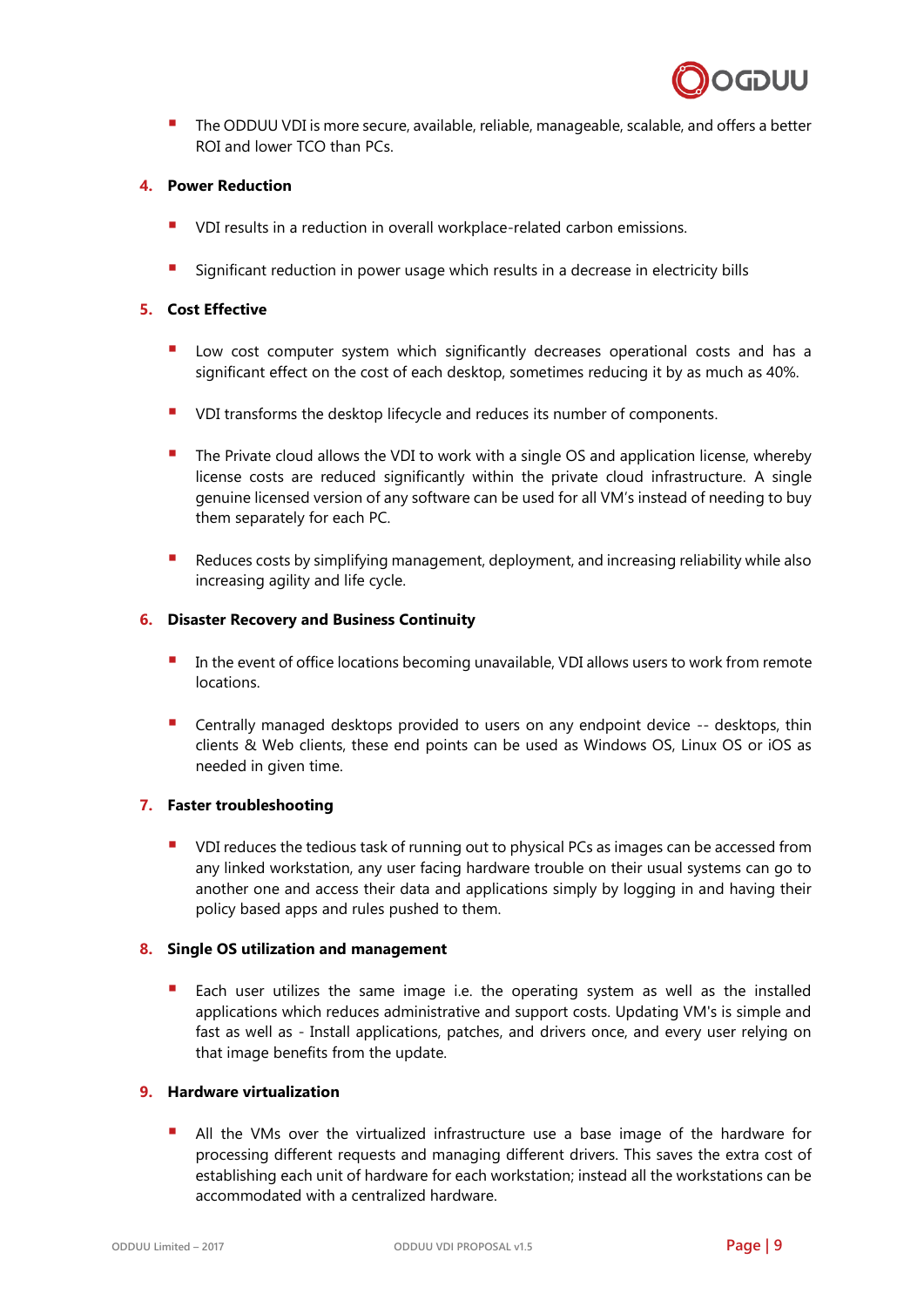

#### **10. Increased Productivity**

- **Productivity can increase by more than 98%, while standard PCs have long repair times that** cause delays and higher costs as multiple systems can be virtually preconfigured, packaged and put into operation in minutes.
- **Each virtual machine works as an individual machine on the same server, so even if one of** the VM crashes throughout the operations it does not affect the working of other VMs.

### <span id="page-12-0"></span>**OVS Features Summary**

| <b>FEATURE</b>                | <b>DESCRIPTION</b>                                                                                                                                                                      |
|-------------------------------|-----------------------------------------------------------------------------------------------------------------------------------------------------------------------------------------|
| <b>Centralized Management</b> | Manage all aspects of OC, VM Guest configuration including network<br>configuration, bonding, CPU allocations and storage. Supports Open<br>Source KVM Virtualization Hypervisor hosts. |
| <b>Monitoring</b>             | Real time monitoring of OC profiles, VM CPU utilization and storage.<br>Alerts and notifications.                                                                                       |
| <b>Security</b>               | OC based access control allowing defined granted access for a VM<br>and Operating System. Detailed audit trails integrated with Database<br>and Institutional Active Directory.         |
| <b>Maintenance Manager</b>    | Perform maintenance on quests and OC without downtime. Upgrade<br>OC directly from management system.                                                                                   |
| <b>Live Migration</b>         | Dynamically move virtual machines between hosts with no service<br>interruption.                                                                                                        |
| <b>High Availability</b>      | Virtual machines automatically restart on another host in the case of<br>host failure.                                                                                                  |
| <b>System Scheduler</b>       | Balance workloads in the datacenter by scheduling the virtual<br>machines based on OC resource usage and policy.                                                                        |
| <b>Power Saver</b>            | During off-peak hours, concentrates VM on fewer physical hosts to<br>reduce power consumption on unused hosts.                                                                          |
| <b>Image Creating</b>         | Create new virtual machines based on templates. Use snapshots to<br>create point-in-time image of VMs.                                                                                  |
| <b>Image Deleting</b>         | For improved utilization deleting VM based on systems resources.                                                                                                                        |
| <b>Force Disconnecting</b>    | Command line management for disconnecting a VM from OC for<br>misused.                                                                                                                  |
| <b>Scalability</b>            | Manage to create, remove, disconnect and update in large private<br>cloud infrastructure with scalable management platform including the<br>active users on any given time.             |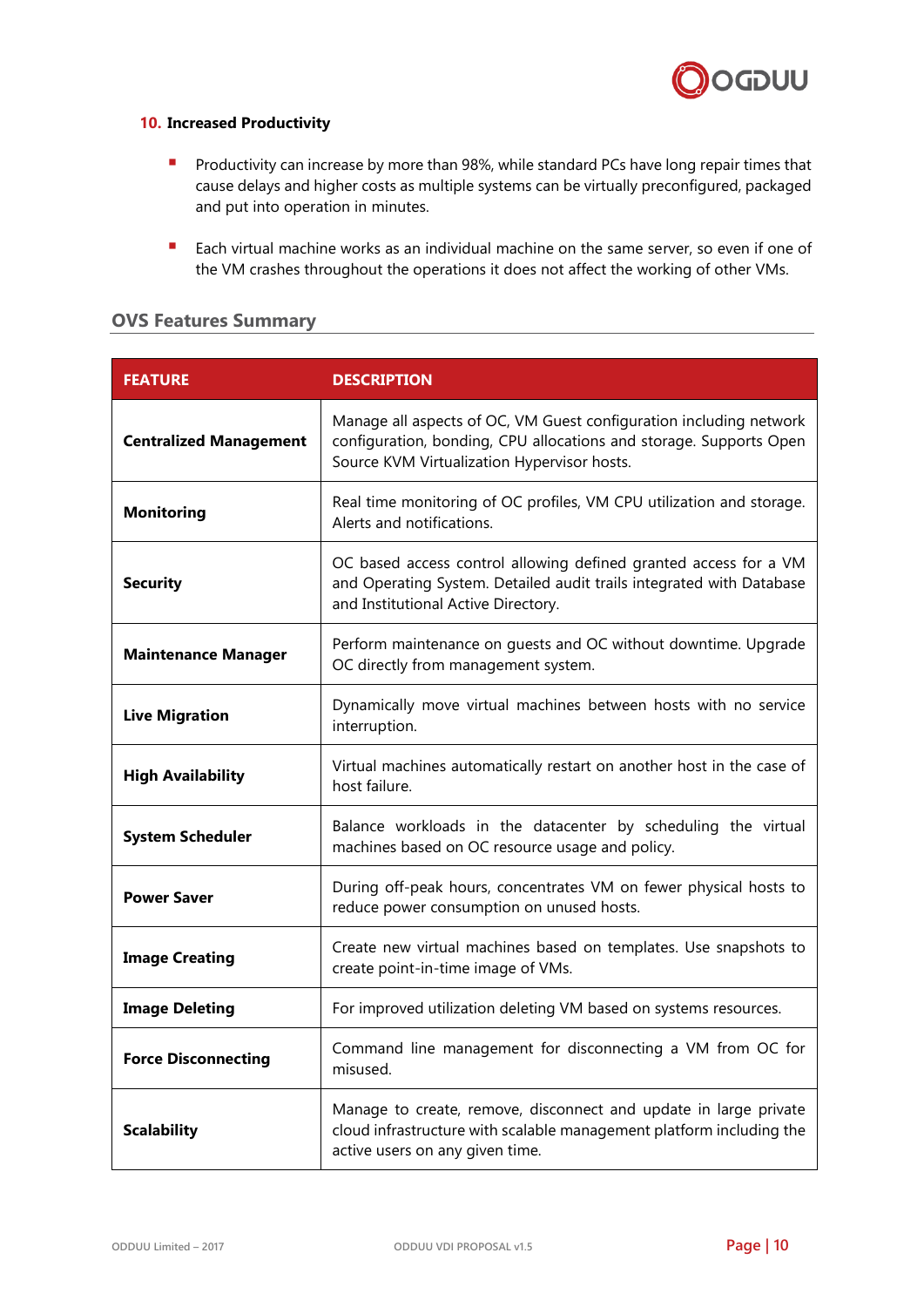

# <span id="page-13-0"></span>**PRODUCT DELIVERY**

# <span id="page-13-1"></span>**Execution Strategy**

Our execution strategy incorporates proven methodologies, extremely qualified personnel, and a highly responsive approach to managing deliverables. The product has a 1-year warranty starting from the date of delivery.

# <span id="page-13-2"></span>**Deployment**

There are two mode of deployment offered by ODDUU Limited.

# <span id="page-13-3"></span>**Option 1**

ODDUU All-In-One Client Plus Private Cloud (Server)

This configuration with Virtual Desktop Infrastructure is best suited for a large organization with proper internet connectivity. The ODDUU All-In-One PCs can either be used as ODDUU Hosts or as a standalone PC.



#### **Figure: Remote VDI Capability**

- Private Cloud (Server) Configuration can be used to create Virtual Machines (VM) using Citrix XenServer, each VM will contain the operating system (i.e. Windows or Linux, desire applications and user data and profile), in turn each VM will be connected to the ODDUU Client where user/ student will have access to all application they need for their training.
- Citrix XenServer client interface is used to create VM Template (windows or Linux, desire applications and user data and profile)
- VM template are then replicated to create as many VM needed given the capacity of the Private Cloud (Server), typically 32 GB RAM Server can create 20 Virtual Machines, which in can be to pushed to all ODDUU Clients for desktop usage.
- Nothing is required to do on ODDUU Client side, it will just work like an End-Point Device as a standard traditional desktop.
- Any OS issues, corruptions, mal-function can be fixed within a few minutes notice from the virtual server side.
- Private Virtual server can be centrally managed hence less IT professional involvement is needed.